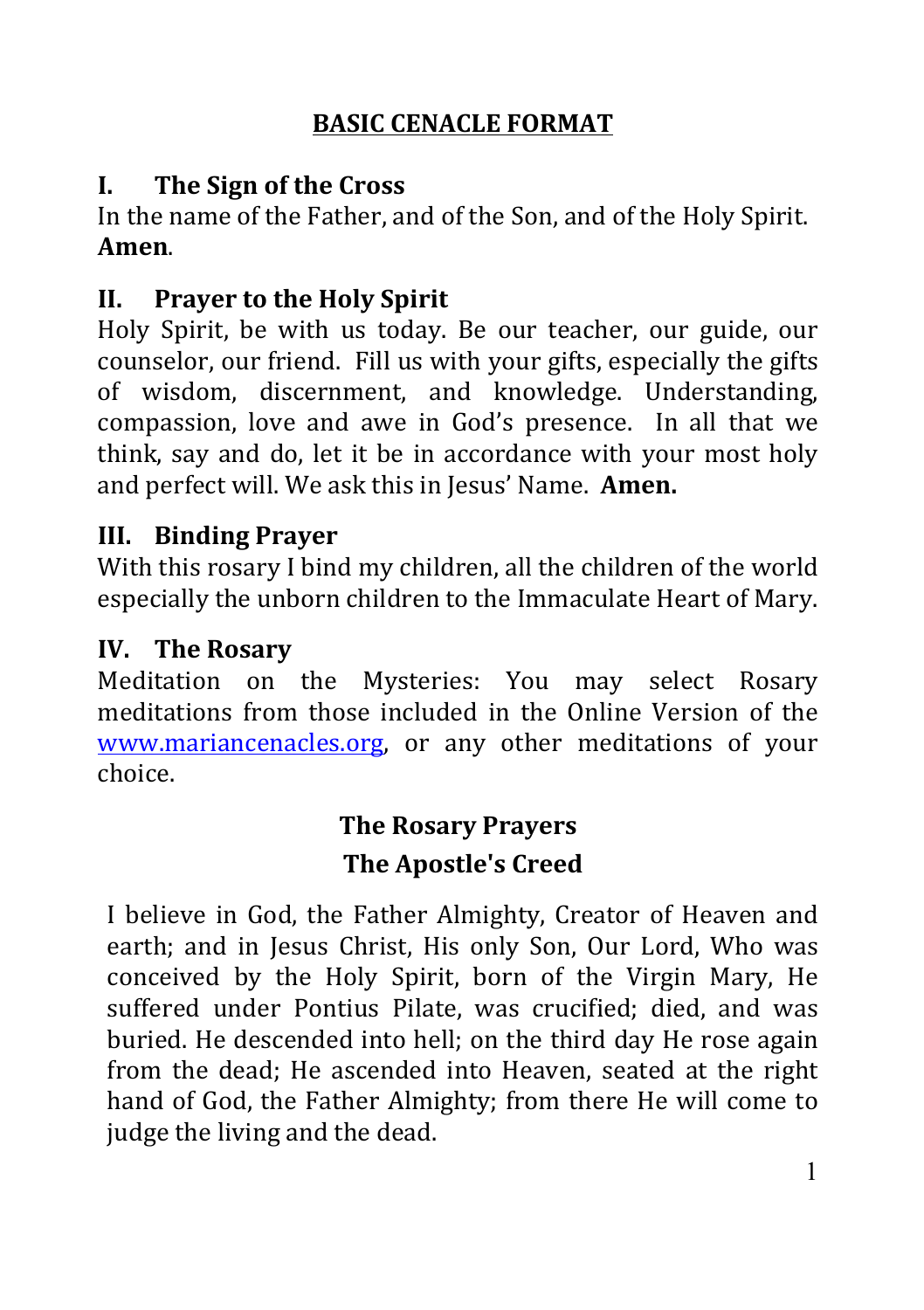I believe in the Holy Spirit, the holy Catholic Church, the communion of saints, the forgiveness of sins, the resurrection of the body, and the life everlasting. **Amen.** 

#### **Our Father**

Our Father, Who art in heaven, hallowed be Thy name; Thy kingdom come; Thy will be done on earth as it is in heaven.

Give us this day our daily bread; and forgive us our trespasses as we forgive those who trespass against us; and lead us not into temptation, but deliver us from evil. Amen.

#### **Hail Mary**

Hail Mary, full of grace. The Lord is with thee. Blessed art thou amongst women, and blessed is the fruit of thy womb, Jesus.

Holy Mary, Mother of God, pray for us sinners, now and at the hour of our death, **Amen**.

#### **Glory Be**

Glory be to the Father, and to the Son, and to the Holy Spirit, as it was in the beginning, is now, and ever shall be, world without end. **Amen**.

#### **Fatima Prayer**

O my Jesus, forgive us our sins. Save us from the fires of hell and lead all souls into heaven, especially those in most need of Your mercy.

#### **Prayers after each decade**

O my Jesus, forgive us our sins, save us from the fires of hell and lead all souls to heaven, especially those most in need of Your Mercy.

Come Holy Spirit; come by means of the powerful intercession of the Immaculate Heart of Mary, Your well-beloved spouse.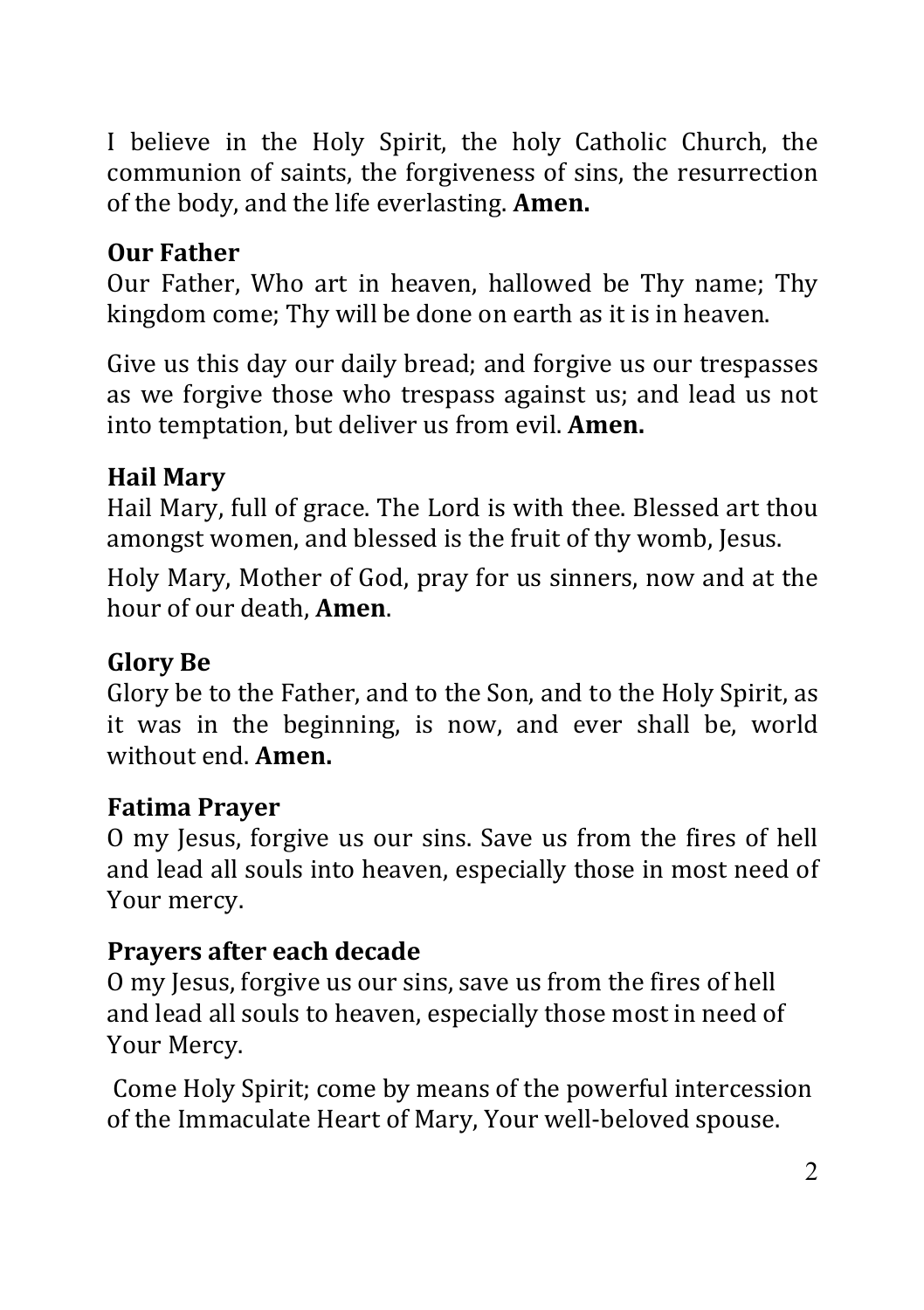O Sacrament Most Holy, O Sacrament Divine, All Praise and all thanksgiving, be every moment thine. Be every moment thine. (may be sung)

# **Prayers after the Rosary**

Hail Holy Oueen, Mother of Mercy, hail our life, our sweetness and hour hope, to thee do we cry, poor banished children of Eve; to thee do we send up our sighs, mourning and weeping in this valley of tears. Turn then most gracious Advocate, thine eyes of mercy towards us, and after this, our exile, show unto us the blessed fruit of Thy womb, Jesus, O clement, O loving, O sweet Virgin Mary!

## Leader: Pray for us, 0 holy Mother of God.

Response: That we may be made worthy of the promises of Christ**.**

# Let us pray

O God, whose only begotten Son, by His life, death and resurrection has purchased for us the rewards of eternal life, grant, we beseech Thee, that meditating upon these mysteries of the most Holy Rosary of the Blessed Virgin Mary, we may imitate what they contain, and obtain what they promise, through the same Christ our Lord. Amen.

#### **Prayer to St. Michael**

St. Michael, the Archangel, defend us in battle. Be our defense against the wickedness and snares of the devil. May God rebuke him, we humbly pray; and do you,  $0$  Prince of the heavenly host, by the power of God, cast into hell Satan and all the other evil spirits who prowl about the world seeking the ruin of souls. Amen.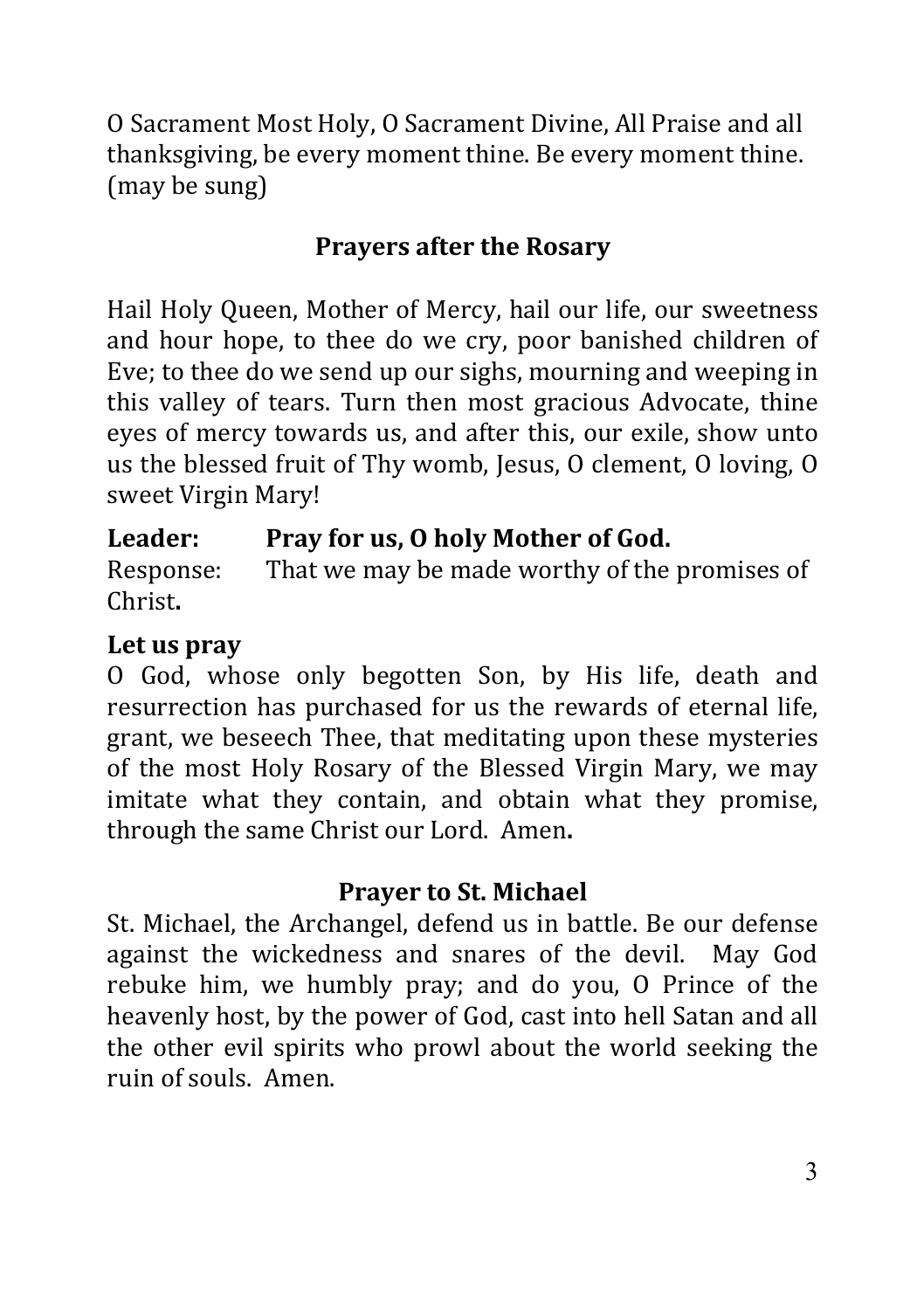#### **Prayer To Defeat The Work Of Satan**

0 Divine Eternal Father, in union with your Divine Son and the Holy Spirit, and through the Immaculate Heart of Mary, I beg You to destroy the Power of your greatest enemy - the evil spirits. Cast them into the deepest recesses of hell and chain them there forever! Take possession of your Kingdom which You have created and which is rightfully yours.

Heavenly Father, give us the reign of the Sacred Heart of Jesus and the Immaculate Heart of Mary.

I repeat this prayer out of pure love for You with every<br>beat of my heart and with every breath I take. Amen. (The Pieta Prayer Booklet)

## **Prayers For The Pope**

(From the Roman Missal)

Lord, source of eternal life and truth, give to your shepherd John Paul a spirit of courage and right judgment, a spirit of knowledge and love. By governing with fidelity those entrusted to his care may he, as successor to the apostle Peter and vicar of Christ, build your Church into a sacrament of unity, love, and peace for all the world.

We ask this through our Lord Jesus Christ, your Son, who lives and reigns with you and the Holy Spirit, one God, for ever and ever. Amen.

One "Our Father", one "Hail Mary", and one "Glory Be..."

**V.** Reading and Meditation on a message from the book. "To the Priests…"

"*Moment of Silent Reflection"*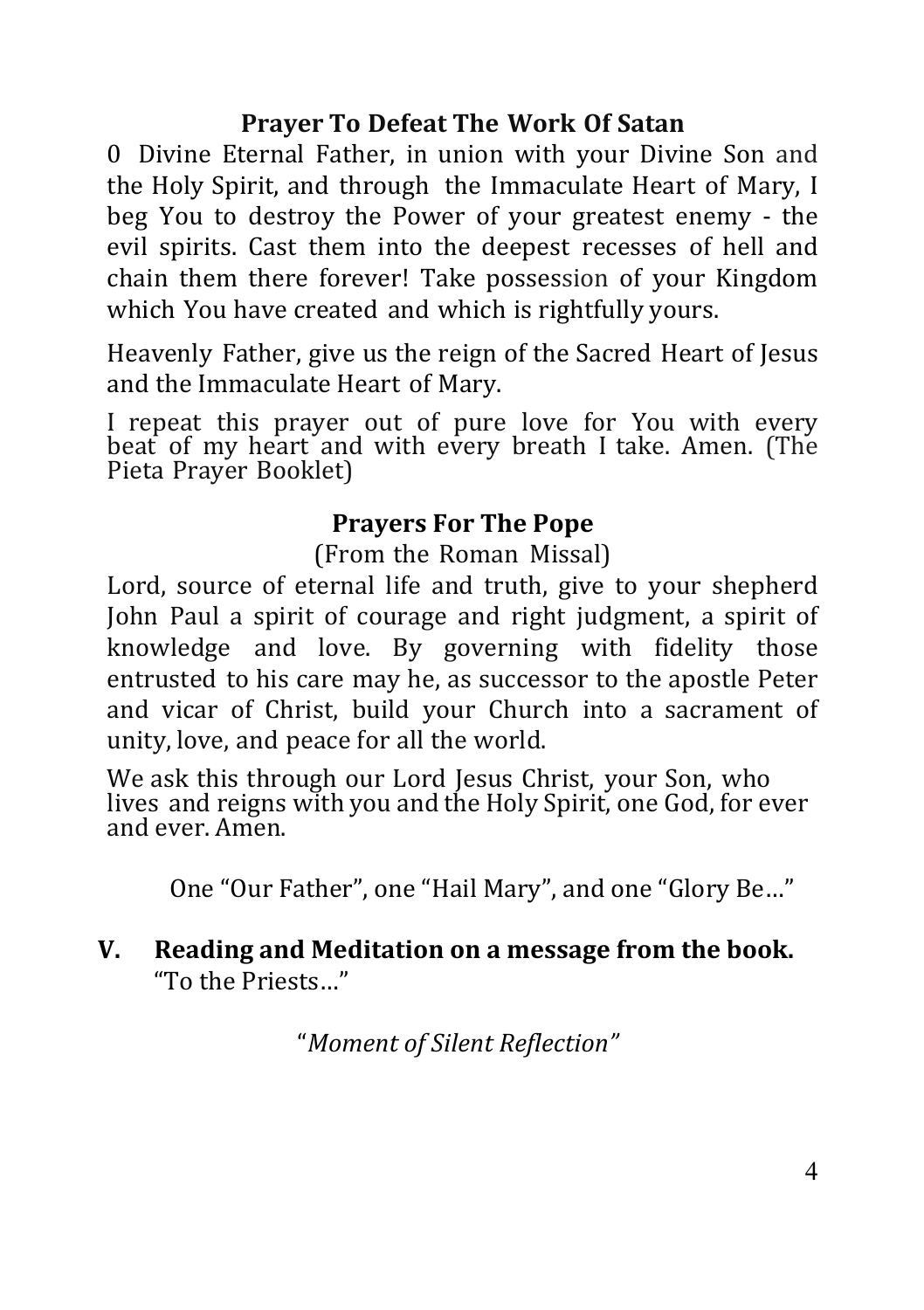## **VI.** Short Daily Consecration To The Triumph of the **Immaculate Heart of Mary**

My Queen, My Mother, I give myself entirely to you to show my devotion to thee I consecrate to thee this day, my eyes, my mouth, my ears, my heart, my whole being without reserve or for good mother as I am thy own. Keep me, guard me, as thy property and possession. Amen.

## **VII. Act of Consecration to the Immaculate Heart of Mary**

Virgin of Fatima, Mother of Mercy, Queen of Heaven and Earth, Refuge of Sinners, we who belong to the Marian Movement, consecrate ourselves in a very special way to your Immaculate Heart.

By this act of consecration, we intend to live, with you and through you, all the obligations assumed by our baptismal consecration. We further pledge to bring about in ourselves that interior conversion so urgently demanded by the Gospel, a conversion that will free us of every attachment to ourselves and to easy compromises with the world so that, like you, we may be available only to do always the will of the Father.

And as we resolve to entrust to you, O Mother most sweet and merciful, our life and vocation as Christians, that you may dispose of it according to your designs of salvation in this hour of decision that weighs upon the world, we pledge to live it according to your desires, especially as it pertains to a renewed spirit of prayer and penance, the fervent participation in the celebration of the Eucharist and in the works of the apostolate, the daily recitation of the Holy Rosary, and an austere manner of life in keeping with the Gospel, that shall be to all a good example of the observance of the law of God and the practice of the Christian virtues especially that of purity.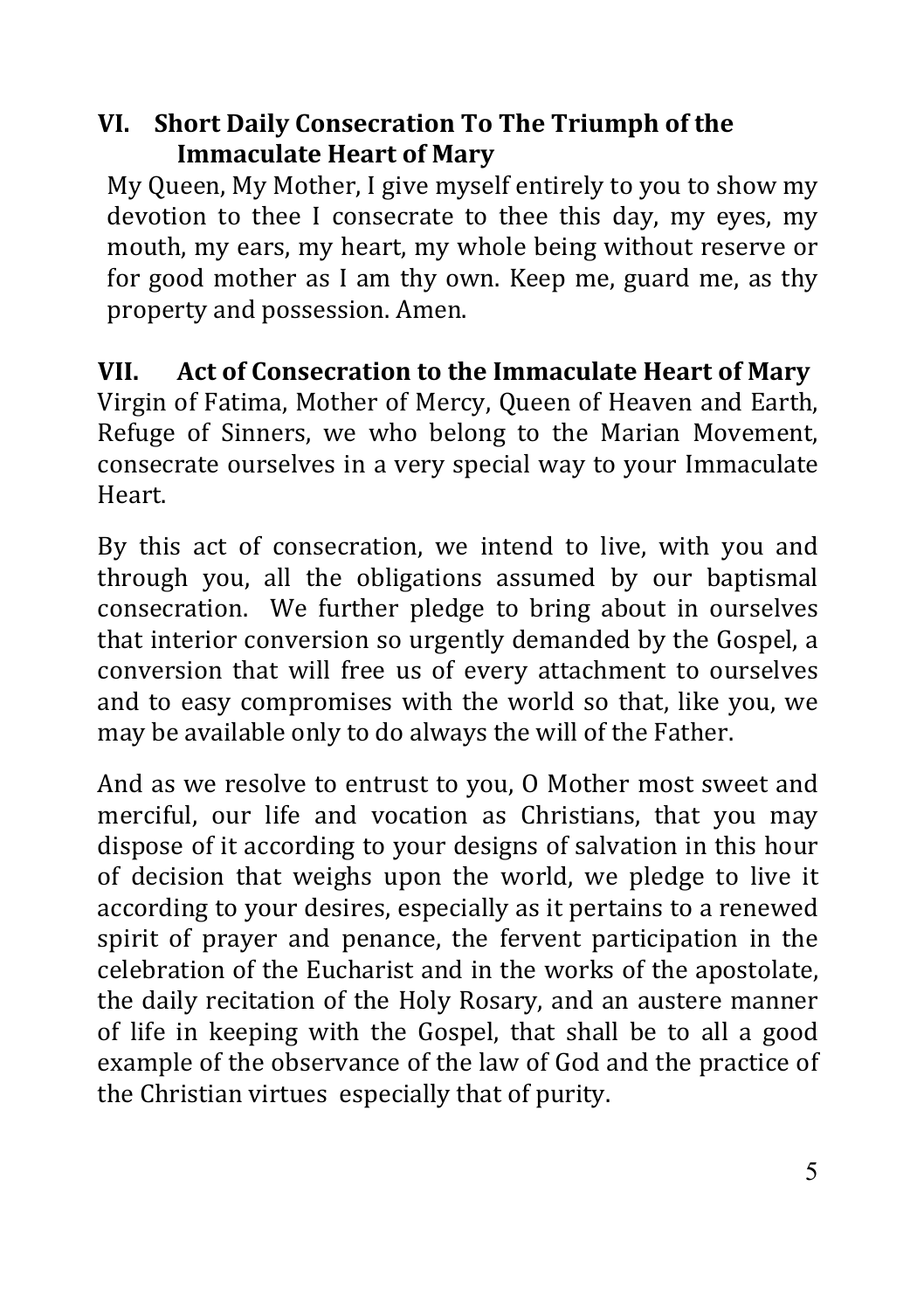We further promise you to be united with the Holy Father, with the hierarchy and with our priests, in order thus to set up a barrier to the growing to confrontation directed against the Magisterium, that threatens the very foundation of the Church.

Under your protection, we want moreover to be apostles of this sorely needed unity of prayer and love for the Pope, on whom we invoke your special protection.

And lastly, insofar as is possible, we promise to lead those souls with whom we come in contact to a renewed devotion to you.

Mindful that atheism has caused shipwreck in the faith to a great number of the faithful, that desecration has entered into the holy temple of God, and that evil and sin are spreading more and more throughout the world, we make so bold as to lift our eyes trustingly to you,  $0$  Mother of Jesus and our merciful and powerful Mother, and we invoke again today and await from you the salvation of all your children, O clement, O loving, O sweet Virgin Mary.

## Act of Consecration to the most Blessed Virgin Mary **(For Young People)**

Virgin of Fatima, my dearly beloved Mother. I who belong to the Marian Movement of Priests, Consecrate myself today, in a very special way, to your Immaculate Heart.

By this solemn act, I offer my whole life to you; My heart, my soul, my body and especially this time of my vouth in which I am now living.

Guide me along the way that Jesus has traced out for us: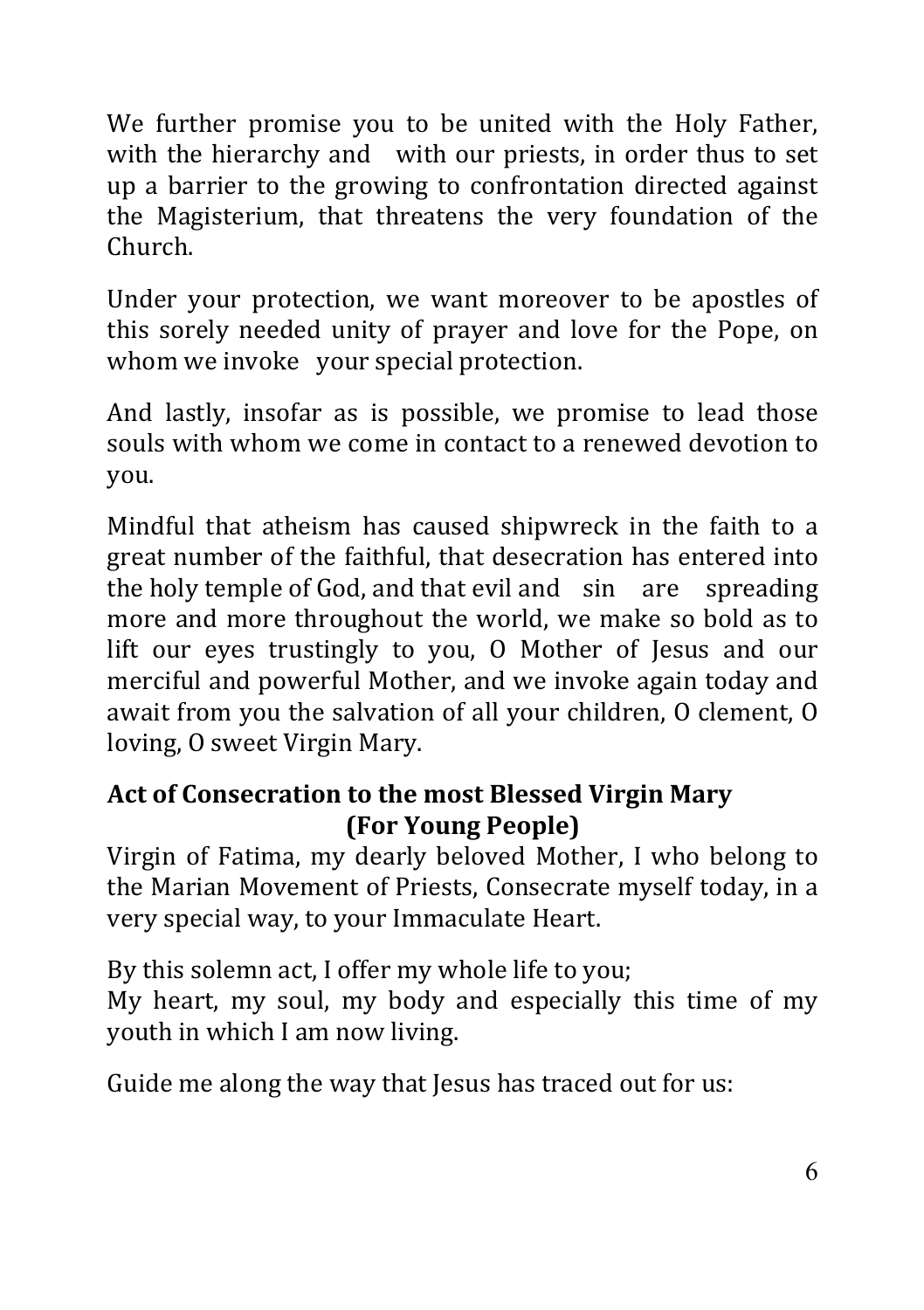the way of love, of goodness and of sanctity. Help me to flee from sin, from evil and from egoism, and to resist temptations to violence, to impurity and to drugs.

I promise you to go to confession often and to receive Jesus into my heart as my spiritual food of life, to observe the commandments of God, to walk along the road of love and of purity, and to recite the holy rosary daily.

I want you to be a witness of unity by my great love for the Pope, for my bishop and for my priests.

I love you, O sweetest Mother of mine, and I offer you my youth for the triumph of your Immaculate Heart in the world

#### **VIII.** Closing Songs (To be chosen by the host from the list **of Hymns below)**

#### **IX. Blessings of Mary Help of Christians**

| Leader:   | Our help is in the name of the Lord. |
|-----------|--------------------------------------|
| Response: | Who made heaven and earth.           |
|           | Hail Mary, etc.                      |

Antiphon: We fly to your patronage, O holy Mother of God. Despise not our petitions in our needs, but deliver us always from all dangers, O glorious and blessed Virgin.

| Leader:   | Mary, Help of Christians.      |
|-----------|--------------------------------|
| Response: | Pray for us.                   |
| Leader:   | O Lord, hear our prayer.       |
| Response: | And let our cry come unto You. |
| Leader:   | The Lord be with you.          |
| Response: | And with your spirit.          |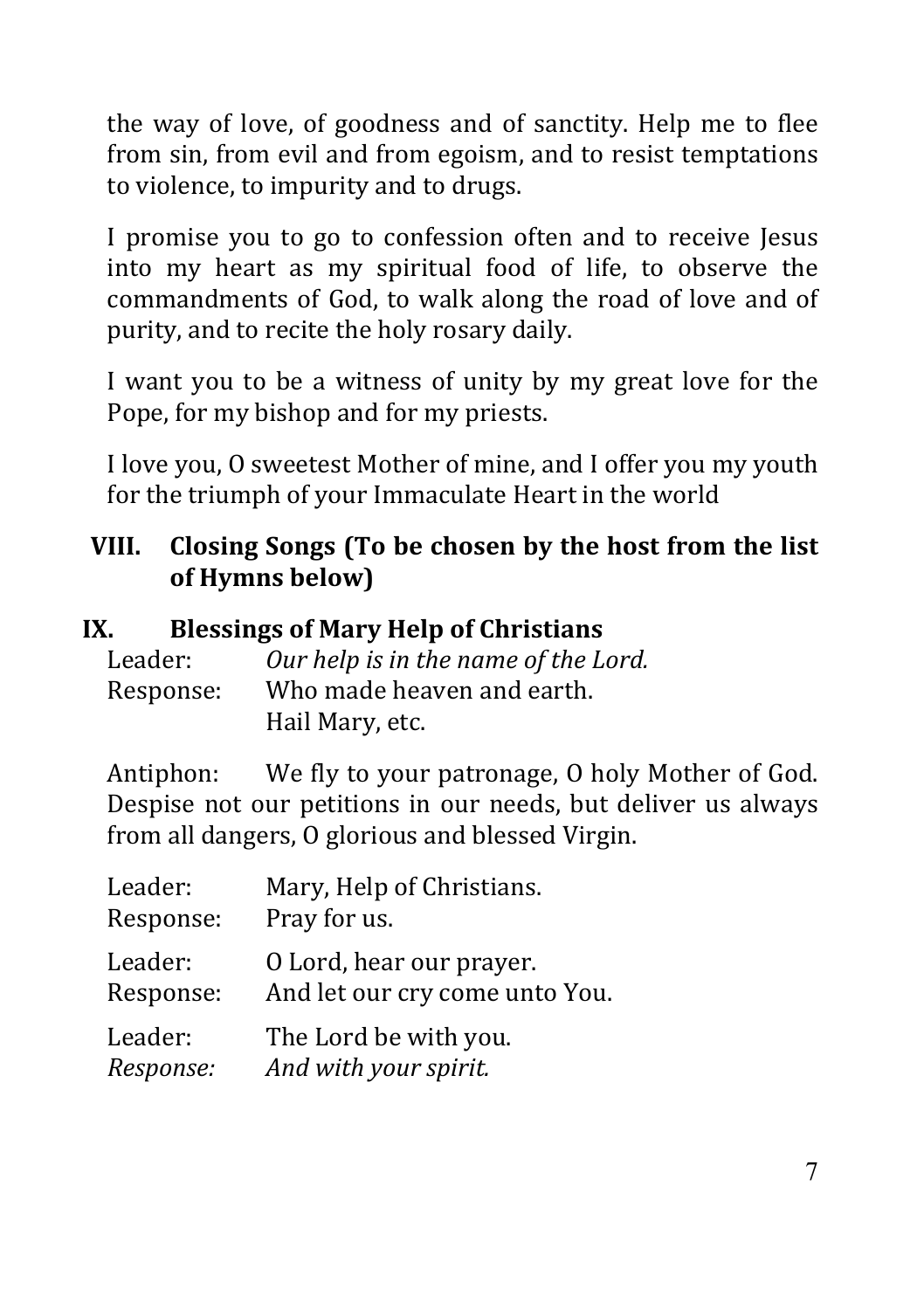#### Let us pray:

Almighty and everlasting God, who, by the cooperation of the Holy Spirit, made ready the body and soul of the glorious Virgin Mother Mary to be a fitting dwelling for your Son. Grant that we who rejoice in her memory may be freed from the evils, which threaten us, and from eternal death by her prayers. We ask this through Christ, our Lord. Amen.

| Leader:<br>Response: | May the divine assistance remain always with us.<br>the souls of the faithful departed,<br>And may<br>through the mercy of God, rest in peace. Amen. |
|----------------------|------------------------------------------------------------------------------------------------------------------------------------------------------|
| Leader:              | And may the blessing of Almighty<br>God, Father, Son and Holy Spirit<br>Descend upon us and remain with us forever.                                  |
| Response:            | Amen.                                                                                                                                                |

#### **HYMNS**

#### **COME HOLY GHOST**

Come, Holy Ghost, Creator blest, And in our hearts take up Thy rest. Come with Thy grace and heav'nly aid, To fill the hearts which Thou hast made. To fill the hearts which Thou hast made.

Thou Comforter, to Thee we cry. Thou Gift of God sent from on high, Thou Fount of life and Fire of love. And sweet anointing from above. And sweet anointing from above.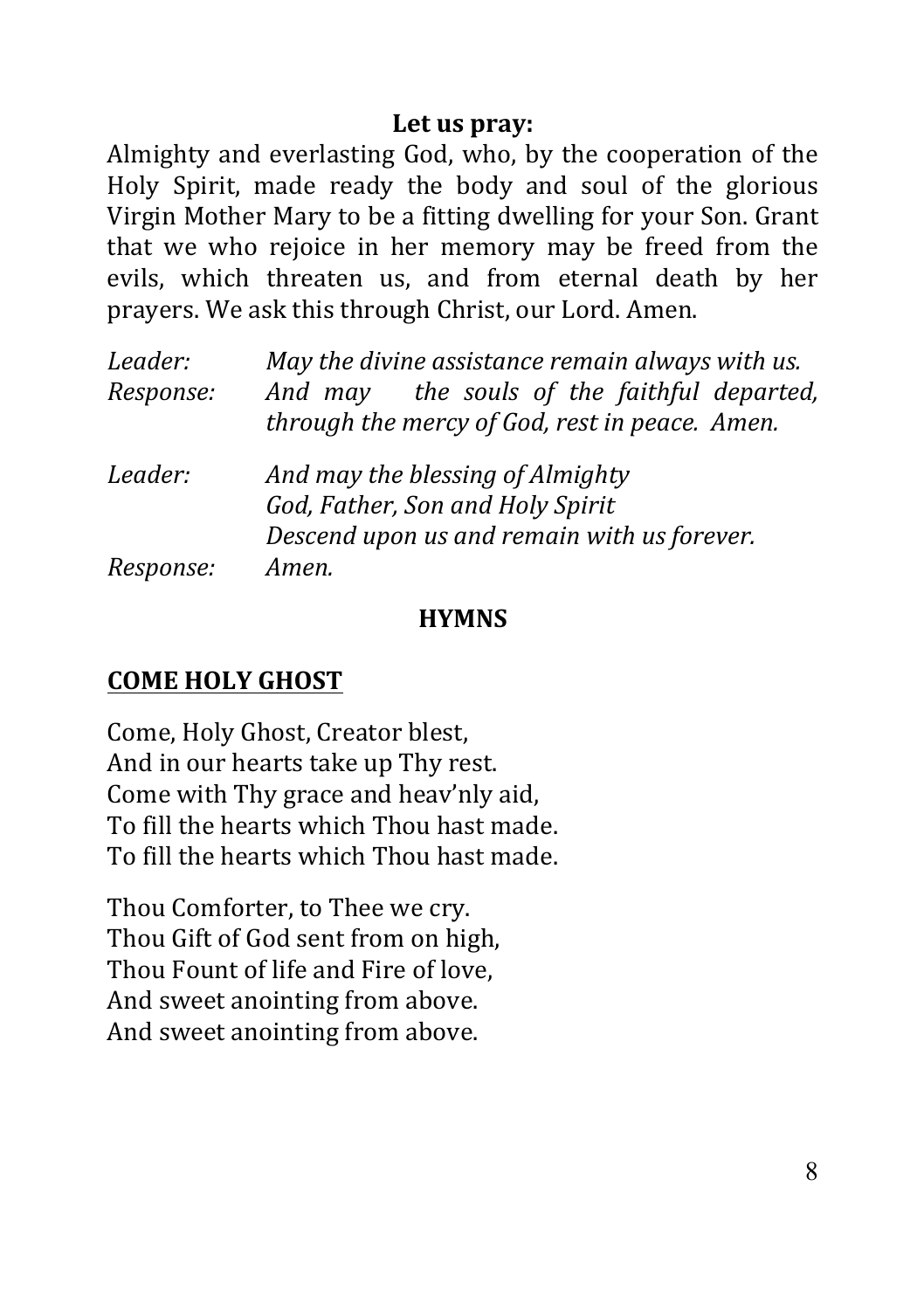## **AVE MARIA**

As I kneel before you. As I bow my head in prayer. Take this day, make it yours, And fill me with your love.

#### **Refrain:**

Ave, Maria, Gratia plena, Dominus tecum, benedictatu.

All I have I give you, Ev'ry dream and wish are yours. Mother of Christ, Mother of mine, Present them to my Lord. (Ref.)

As I kneel before you, And I see your smiling face, Ev'ry thought, ev'ry word Is lost in your embrace. (Ref.)

## **MOTHER DEAR, O PRAY FOR ME**

Mother dear, 0 pray for me! While far from heaven and thee. I wander in a fragile bark, O'er life's tempestuous sea. O Virgin Mother, from your throne; So bright in bliss above.

Protect your child and cheer my path, With your sweet smile of love.

#### **Refrain:**

Mother dear, remember me.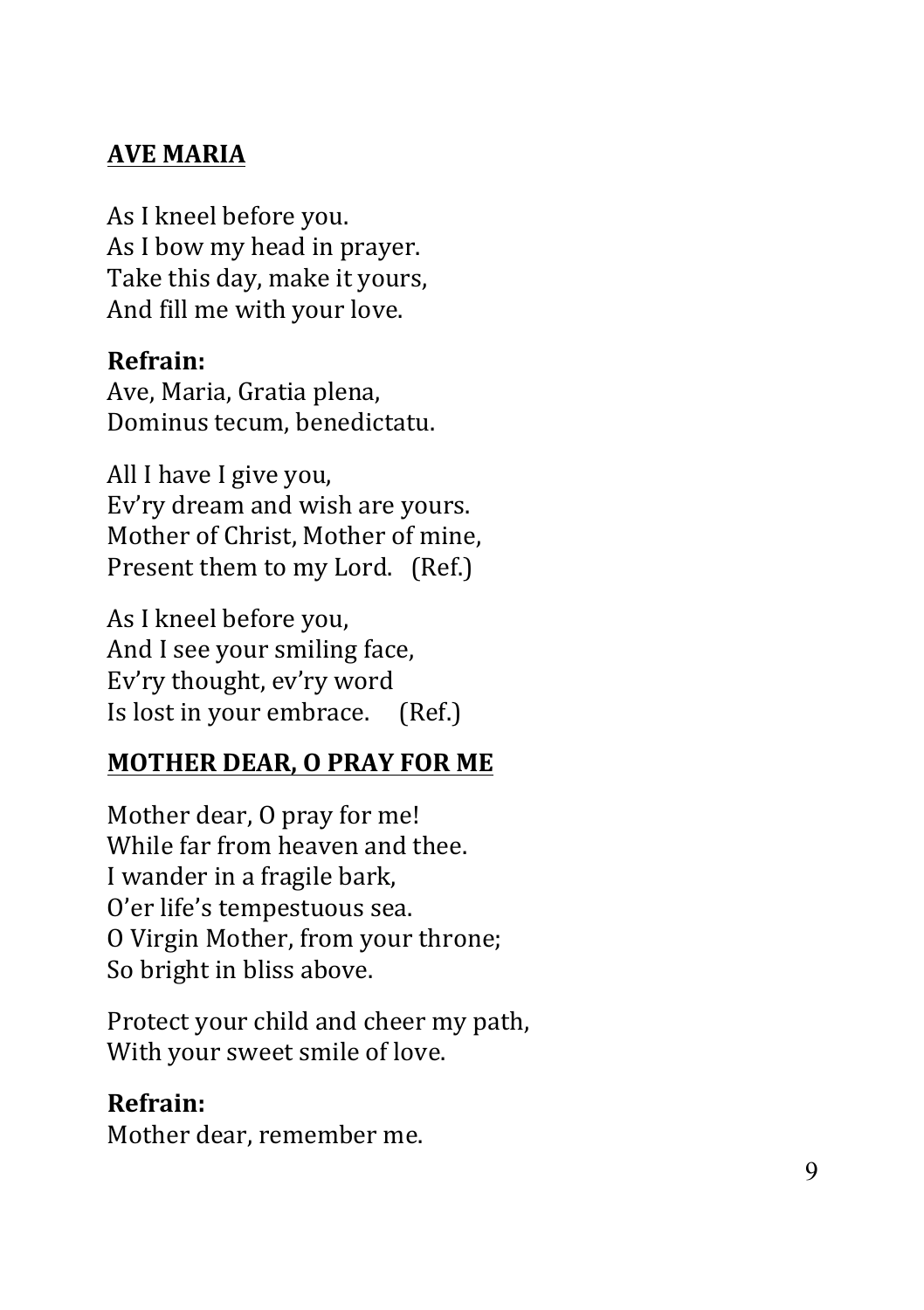And never cease your care. Till in heaven eternally, Your love and bliss I share.

Mother dear, O pray for me! Should pleasure's siren lay.

E'er tempt your child to wander far From virtue's path away.

When thorns beset life's devious way, And darkling waters flow.

Then Mary aid your weeping child, Yourself a mother show.  $(Ref.)$ 

## **MOTHER DEAREST, MOTHER FAIREST**

Mother dearest, Mother fairest, Help of all who call on thee. Virgin purest, brightest, rarest Help us; help, we cry to thee.

Lady, help in pain and sorrow, Soothe those racked on beds of pain. May the golden light of morrow Bring them health and joy again.

## **Refrain:**

Mary, help us, help, we pray. Mary, help us, help, we pray Help us in all care and sorrow. Mary, help us, help, we pray.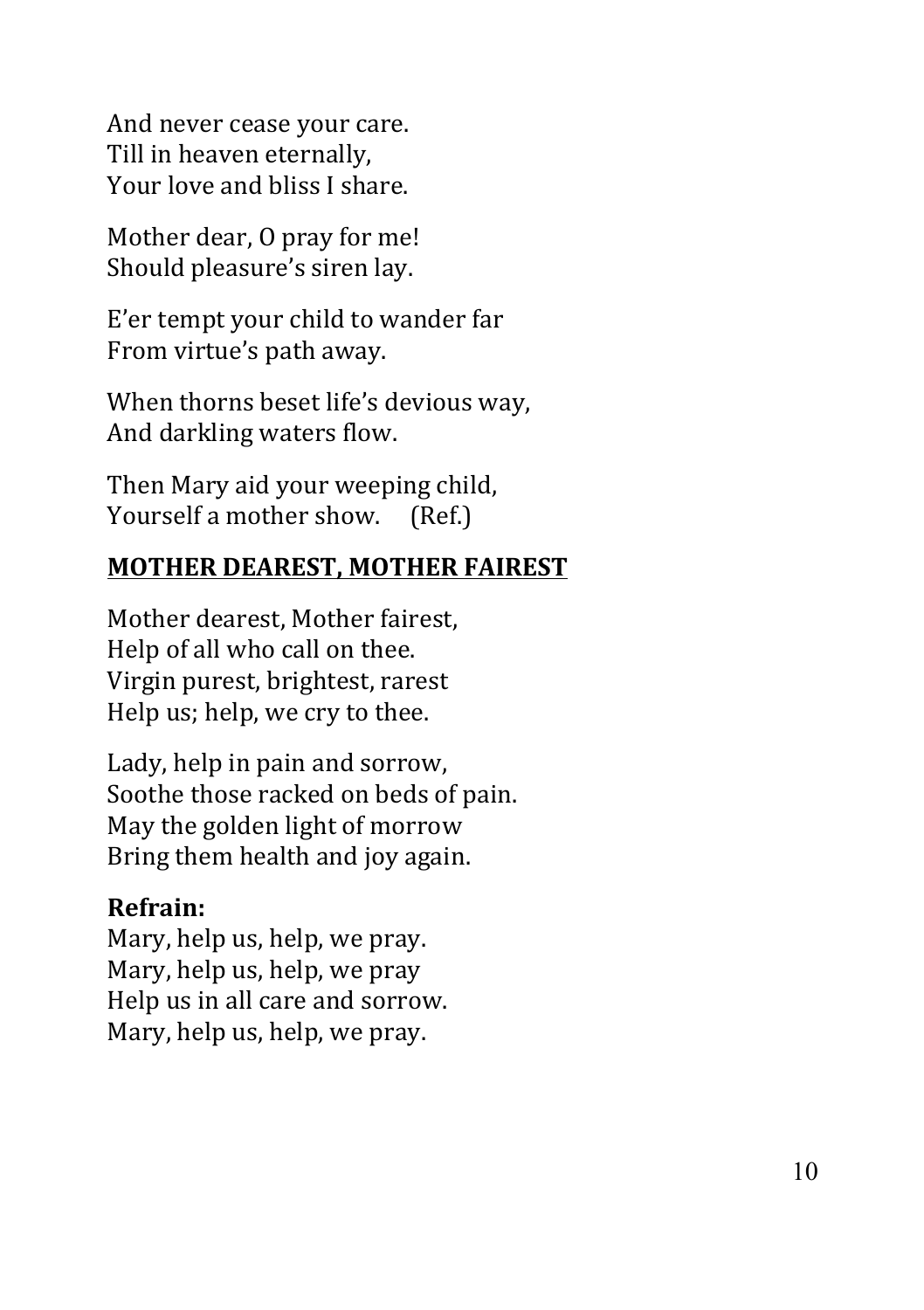# **ON THIS DAY, O BEAUTIFUL MOTHER**

## **Refrain:**

On this day, O beautiful Mother, On this day, we give thee our love. Near thee, Madonna, fondly we hover, Trusting thy gentle care to prove

- 1. On this we ask to share, Dearest Mother thy sweet care; Aid us ere our feet astray Wander from thy guiding way.
- 2. Oueen of angels, deign to hear Lisping children's humble prayer; Young hearts gain, O Virgin pure, Sweetly to thyself allure.

# **HAIL HOLY QUEEN**

Hail, holy Oueen, enthroned above, O Maria! Hail, Mother of Mercy and of Love, O Maria!

O Gate of Life, we honor thee, O Maria! Our joy, our hope, and Heaven's key, O Maria!

O Mary, hasten with thine aid, O Maria! Most gentle, loving, joyous Maid, O Maria!

And when our life on earth is done, O Maria! Then show us Christ, thy holy Son, O Maria!

## **Refrain:**

Triumph, all ye Cherubim, Sing with us, ye Seraphim, Heav'n and earth resound the hymn: Salve, Salve, Salve Regina!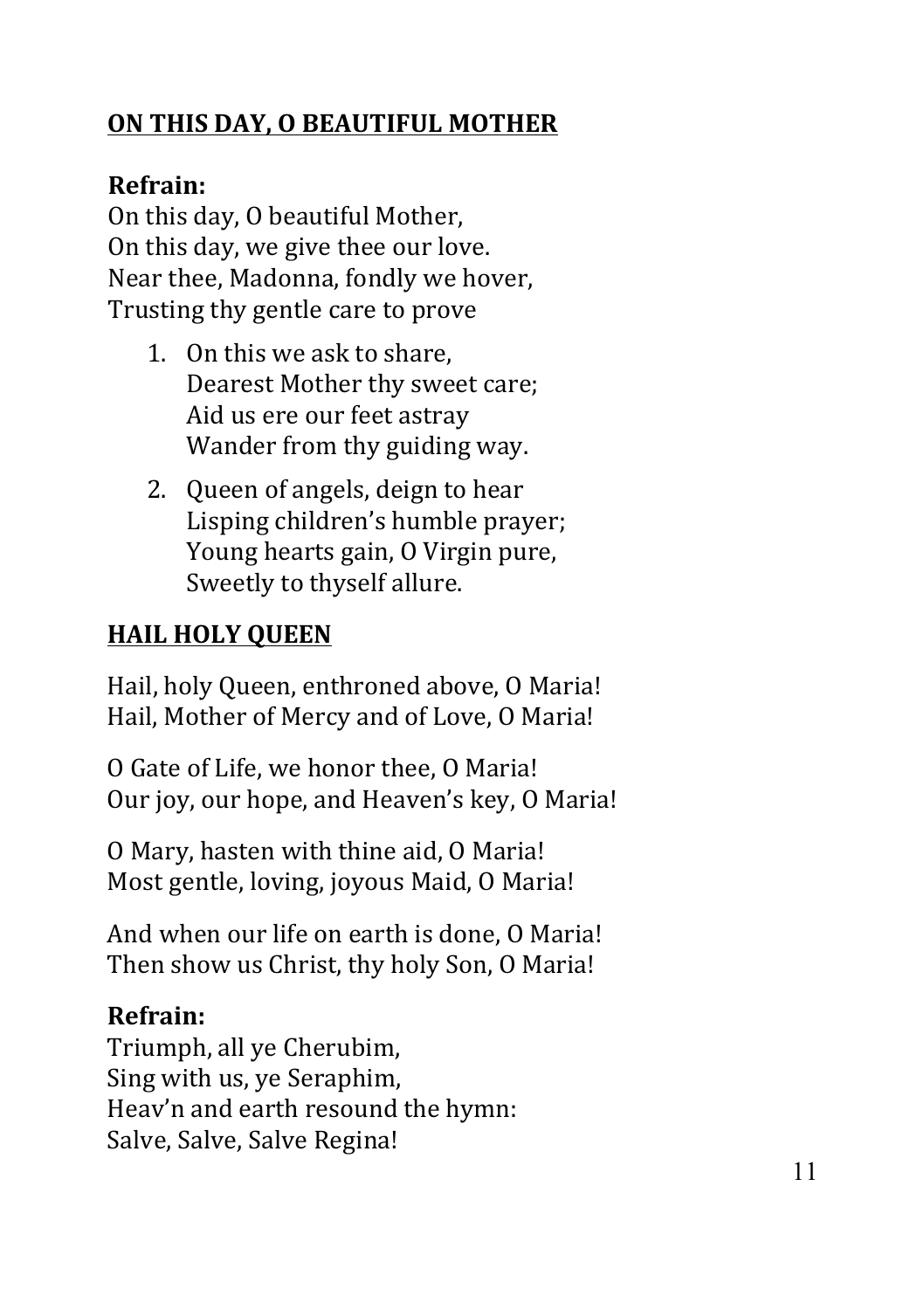# **HAIL QUEEN OF HEAVEN**

Hail, Queen of Heav'n the Ocean Star! Guide of the wanderer here below! Thrown on life's surge we claim thy care, Save us from peril and from woe. Mother of Christ! Star of the Sea! Pray for the wanderer, pray for me.

O gentle, chaste and spotless Maid, We sinners send our prayers through thee: Remind thy Son that He has paid, The price of our iniquity.

Virgin most pure, Star of the Sea, Pray for the sinner, pray for me. And while to Him who reigns above In Godhead one, in Persons three,

The source of life, of grace, of love. Homage we pay on bended knee. Do thou, O Queen, star of the sea, Pray for thy children, pray for me.

# **IMMACULATE MARY**

## **Refrain:**

Ave, Ave, Ave Maria! Ave, Ave, Ave Maria!

- 1. Immaculate Mary Your praises we sing. You reign now in splendor With Jesus our King. (Ref.)
- 2. In heaven the blessed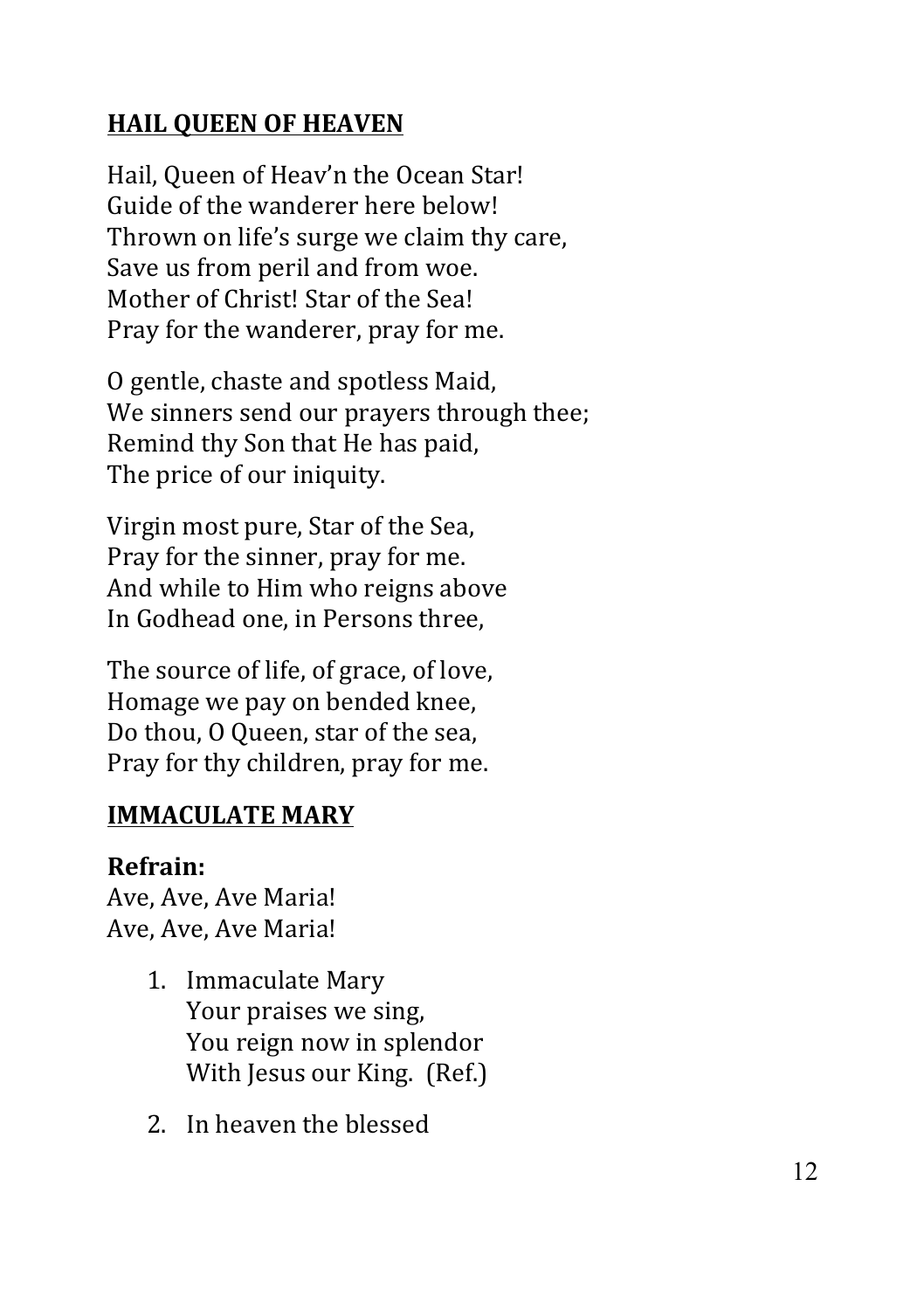Your glory proclaim On earth we your children Invoke your sweet name. (Ref.)

3. We pray for the Church, Our true Mother on earth. And bless, Holy Mary, The land of our birth. (Ref.)

## **SING OF MARY**

Sing of Mary, pure and lowly, Virgin Mother undefiled. Sing of God's own Son most holy. Who hecame her little Child

Fairest Child of fairest Mother. God, the Lord, Who came to earth. Word made flesh, our very Brother, Takes our nature by His birth.

Sing of Jesus, Son of Mary, In the home at Nazareth. Toil and labor cannot weary Love enduring unto death.

Constant was the love He gave her. Though He went forth from her side, Forth to preach and heal and suffer Till on Calvary He died.

Glory be to God the Father; Glory be to God the Son: Glory be to God the Spirit Glory be to the Three in One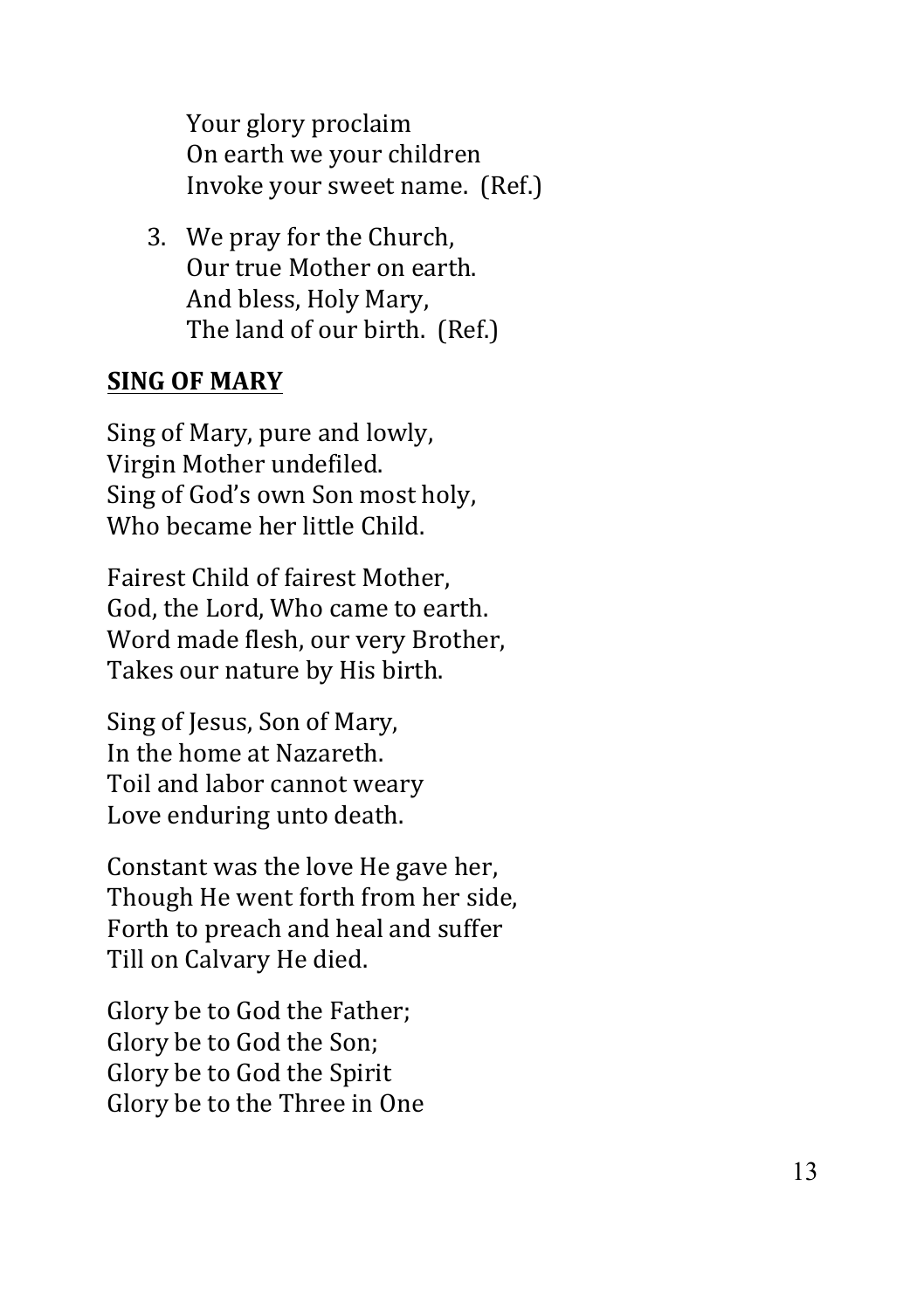#### **OUR LADY OF FATIMA**

Dear Lady of Fatima, We come on bended knee. To beg your intercession For peace and unity. Dear Mary won't you show us The right and shining way. We pledge our love and offer you, A rosary each day.

You promised at Fatima Each time that you appeared, To help us if we pray to you To banish war and fear.

Dear Lady on first Saturdays We ask your guiding hand, For grace and guidance here on earth And protection for our land

## **DAILY, DAILY SING TO MARY**

Daily, daily sing to Mary. Sing with you her praises due! All her feasts, her actions honor, With the heart's devotion true.

Lost in wond'ring contemplation, Be her majesty confessed! Call her Mother, call her Virgin, Happy Mother Virgin blest!

She is mighty in her pleading. Tender in her loving care;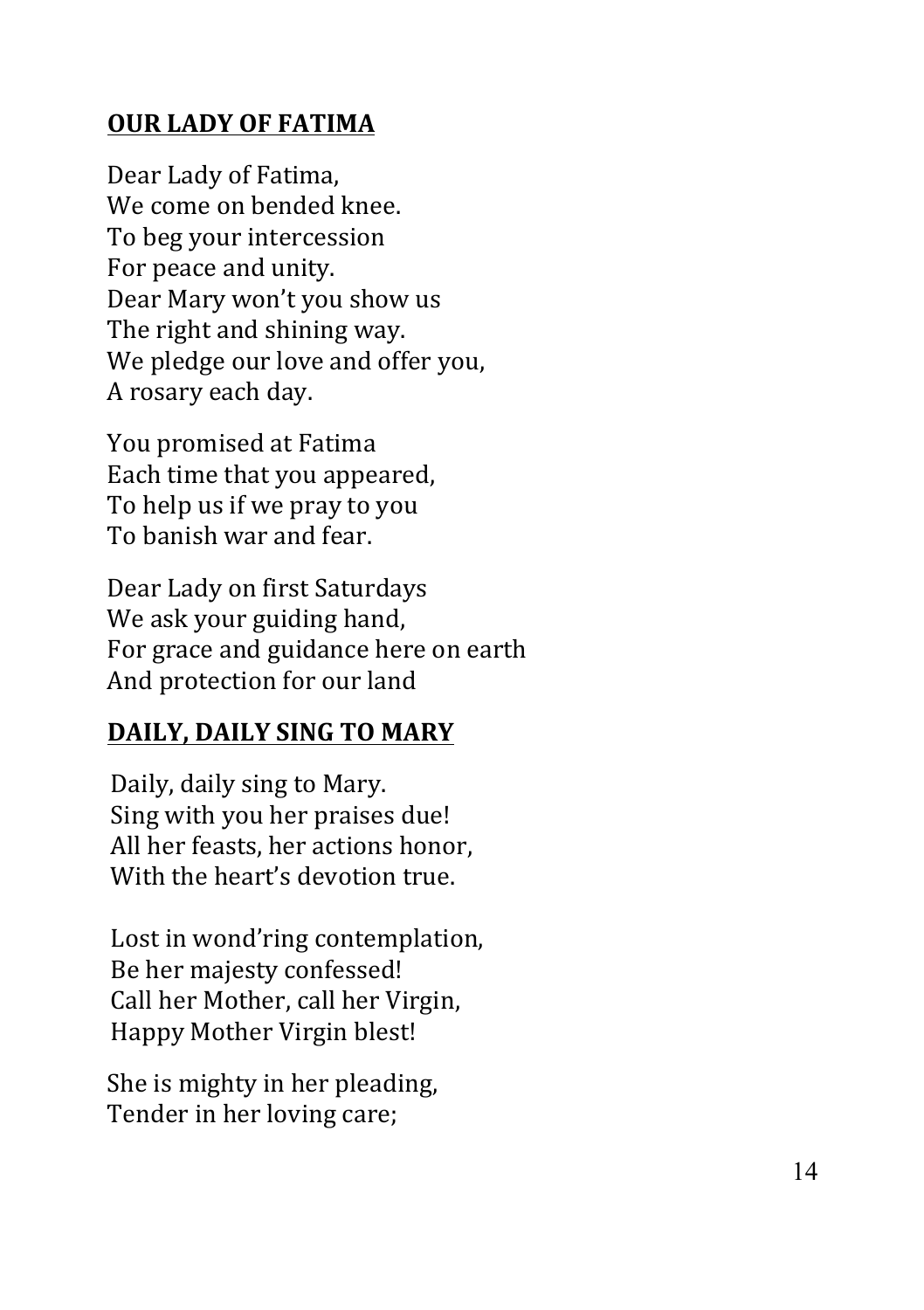Ever watchful, understanding. All our sorrows she will share.

Advocate and loving Mother, Mediatrix of all grace! Heaven's blessings she dispenses. On our sinful human race.

All our graces flow through Mary; All then join her praise to sing: Fairest work of all creation. Mother of creation's King.

Sing in songs of peace unending, Call upon her lovingly: Seat of wisdom, Gate of heaven, Morning star upon the sea.

## **HAIL MARY, GENTLE WOMAN**

Hail Mary, full of grace, the Lord is with you. Blessed are you among women and blest is the fruit of your womb, Jesus.

Holy Mary, Mother of God, pray for us sinners now and at the hour of death. Amen

## **Refrain**:

Gentle woman, quiet light, morning star, so strong and bright, gentle Mother, peaceful dove, teach us wisdom; teach us love.

> 1. You were chosen by the Father You were chosen for the Son. You were chosen from all women. And for woman, shining one. (Ref.)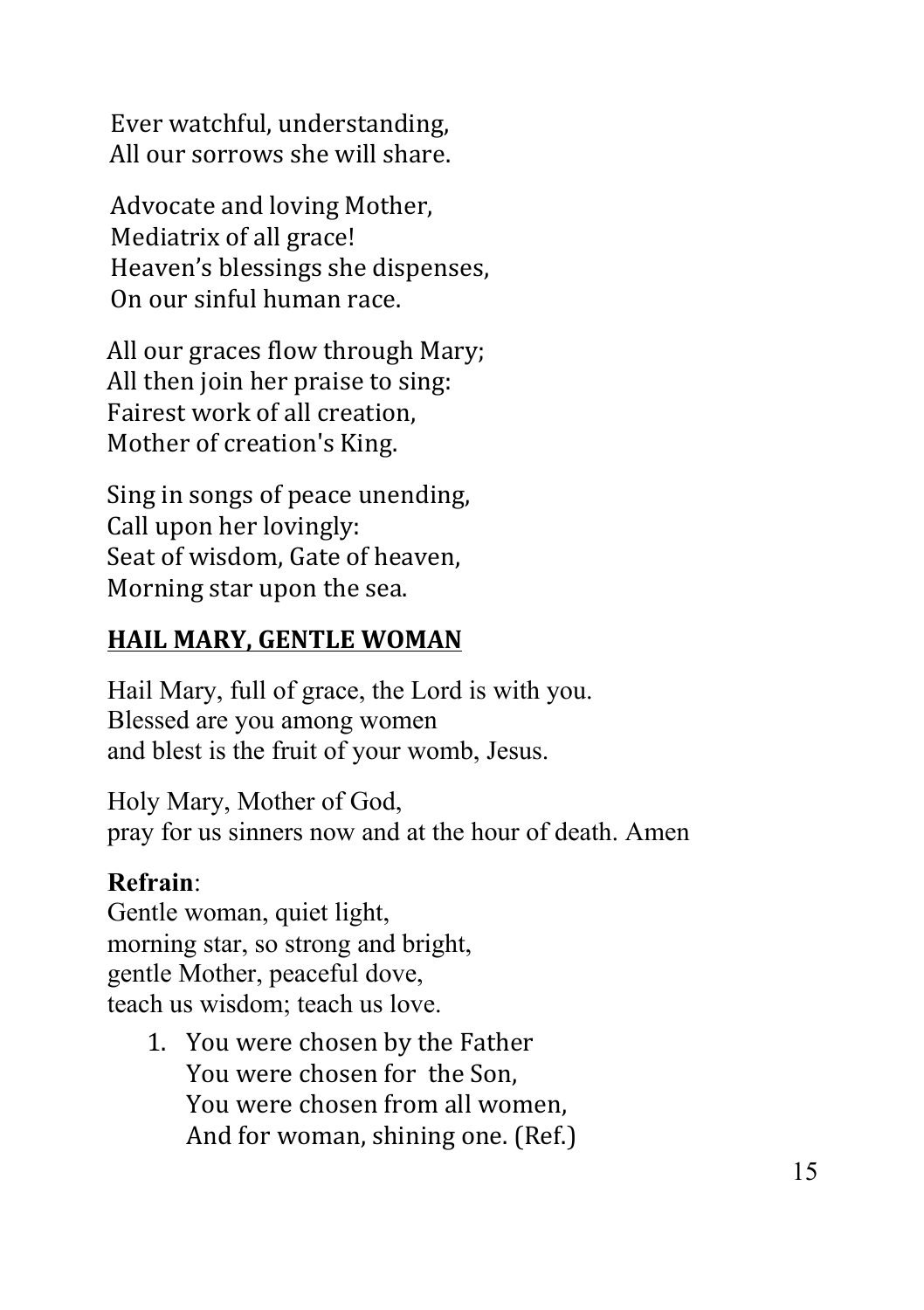2. Blessed are you among women, Blest in turn all women, too. Blessed they with peaceful spirits. Blessed they with gentle hearts. (Ref.)

## **BRING FLOWERS OF THE RAREST**

## **Refrain:**

O Mary, we crown thee with blossoms today! Queen of the Angels and Queen of the May. O Mary, we crown thee with blossoms today, Queen of the Angels and Queen of the May.

- 1. Bring flowers of the rarest, bring blossoms the fairest, From garden and woodland and hillside and dale. Our full hearts are swelling, our glad voices telling The praise of the loveliest flower of the vale! (Ref.)
- 2. Their lady they name thee, their mistress proclaim thee. Ah, grant that thy children on earth be as true as long as the bowers are radiant with flowers, as long as the azure shall keep its bright hue. (Ref.)
- 3. Sing gaily in chorus; the bright angels o'er us re-echo the strains we begin upon earth; their harps are repeating the notes of our greeting, for Mary herself is the cause of our mirth. (Ref.)

# **SPIRIT SONG**

1. O let the Son of God enfold you With His Spirit and His love Let Him fill your heart and satisfy your soul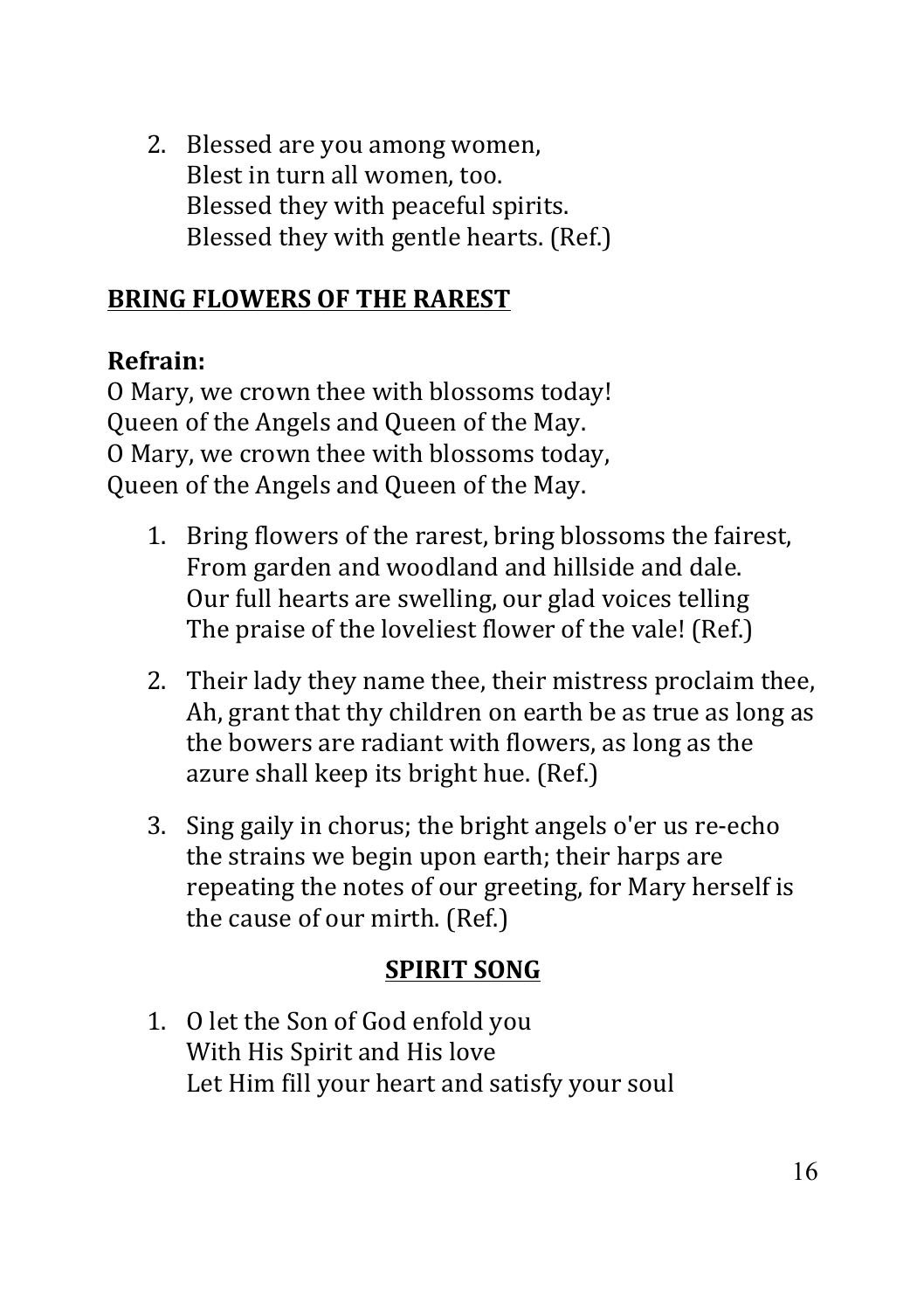O let Him have the things that hold you And His Spirit like a dove Will descend upon your life and make you whole. (Ref)

#### **Refrain**.

Jesus, O Jesus Come and fill Your lambs Jesus, O Jesus Come and fill Your lambs

> 2. O come and sing this song with gladness As your hearts are filled with joy Lift your hands in sweet surrender to His name O give Him all your tears and sadness Give Him all your years of pain And you'll enter into life in Jesus' name. (Ref)

## **COME HOLY SPIRIT, I NEED YOU**

#### **Refrain**:

Come, Holy Spirit, I need you, Come, Holy Spirit, I pray Come in your strength and your power, Come in your own gentle way.

- 1. Come as a wisdom to children, Come as new sight to the blind Come, Lord, as strength to my weakness, Take me, soul, body and mind. (Ref.)
- 2. Come as a rest to the weary, Come as a balm for the sore Come as a dew to my dryness, Fill me with joy ever more. (Ref.)
- 3. Come like a spring in the desert, Come to the withered of soul